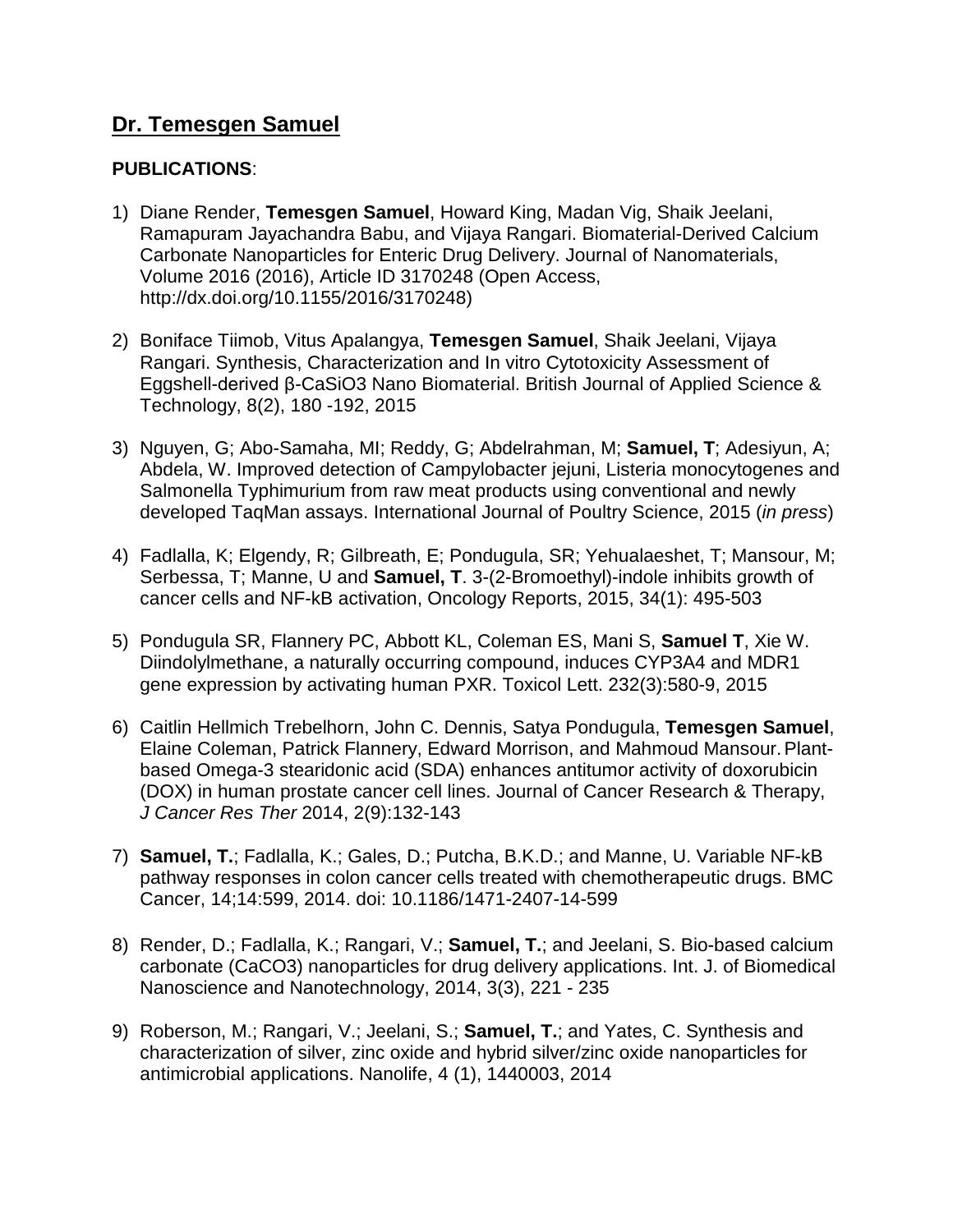- 10)Apalangya, V.; Tiimob, B.; **Samuel, T.**; Rangari, V.; and Jeelani, S. Development of antimicrobial water filtration hybrid material from bio source calcium carbonate and silver nanoparticles. Appl Surface Sci, 295, 108-114, 2014
- 11)Delesa EK, Yohannes A, Alemayehu M, **Samuel T**, Yehualaeshet T. Calves' sex ratio in naturally and artificially bred cattle in central Ethiopia. Theriogenology. 2014 Aug;82(3):433-9
- 12)Abdalla, M.; Harding, H.; **Samuel, T.**; Jayne, J.; and Aglan, H. Development of gelatin films with designed antimicrobial peptide and silver nanoparticles. Int J Biomat Res Engineer, 1(2), 13-29, July-December 2013
- 13)Yehualaeshet, T.; Graham, M.; Montgomery, M.; Habtemariam, T.; **Samuel, T.**; and Woubit, A. Effects of temperature on the viability, growth and gene profile of Yersinia pseudotuberculosis and Yersinia enterocolitica inoculated in milk. Food Control 2013, 34, 589-595
- 14)Woubit, A.; Yehualaeshet, T.; Roberts, S.; Graham, M.; Kim, M.; and **Samuel, T.** Customizable PCR-microplate array for differential identification of multiple pathogens. J Food Protect 2013, 76(11):1948-1957, NIHMSID # 648316
- 15)Khazal, K.; **Samuel, T.**; Hill, D.; Grubbs, C. Effect of Withania somnifera root extract on carcinogen-induced mammary tumors in mice. Anticancer Res 2013; 33(4):1519- 1523
- 16)Abdela W., Graham M., Habtemariam T., Yehualaeshet, T. and **Samuel, T.** Novel genomic tools for simultaneous, specific and real-time detection of bio-threat and frequently encountered food-borne pathogens. Journal of Food Protection, 75(4), 660-74, 2012. PMID: 22488053
- 17)Rodriguez S., Fadlalla K., Graham T., Tameru B., Fermin CD, **Samuel T.** Immunohistochemical evaluation of AKT protein activation in canine mast cell tumours. J Comp Pathol. 2012 Aug-Oct; 147 (2-3):171-6
- 18)Katkoori V.R., Shanmugam C., Jia X., Vitta S.P., Sthanam M., Callens T., Messiaen L., Chen D., Zhang B., Bumpers HL, **Samuel T.**, Manne U. Prognostic Significance and Gene Expression Profiles of p53 Mutations in Microsatellite-Stable Stage III Colorectal Adenocarcinomas. PLoS One, 7(1): Epub Jan 19, 2012. PMID: 22276141
- 19)**Samuel T.**, Fadlalla K., Mosley L., Katkoori V., Turner T., Manne U. Dual-mode interaction between quercetin and DNA-damaging drugs in colon cancer cells. Anticancer Research 32(1):61-71, 2012. PMID: 22213289
- 20)Abdela W., Graham M., Habtemariam T., **Samuel, T.** and Yehualaeshet, T. Effects of orange juice pH on the survival, urease activity and DNA profiles of Yersinia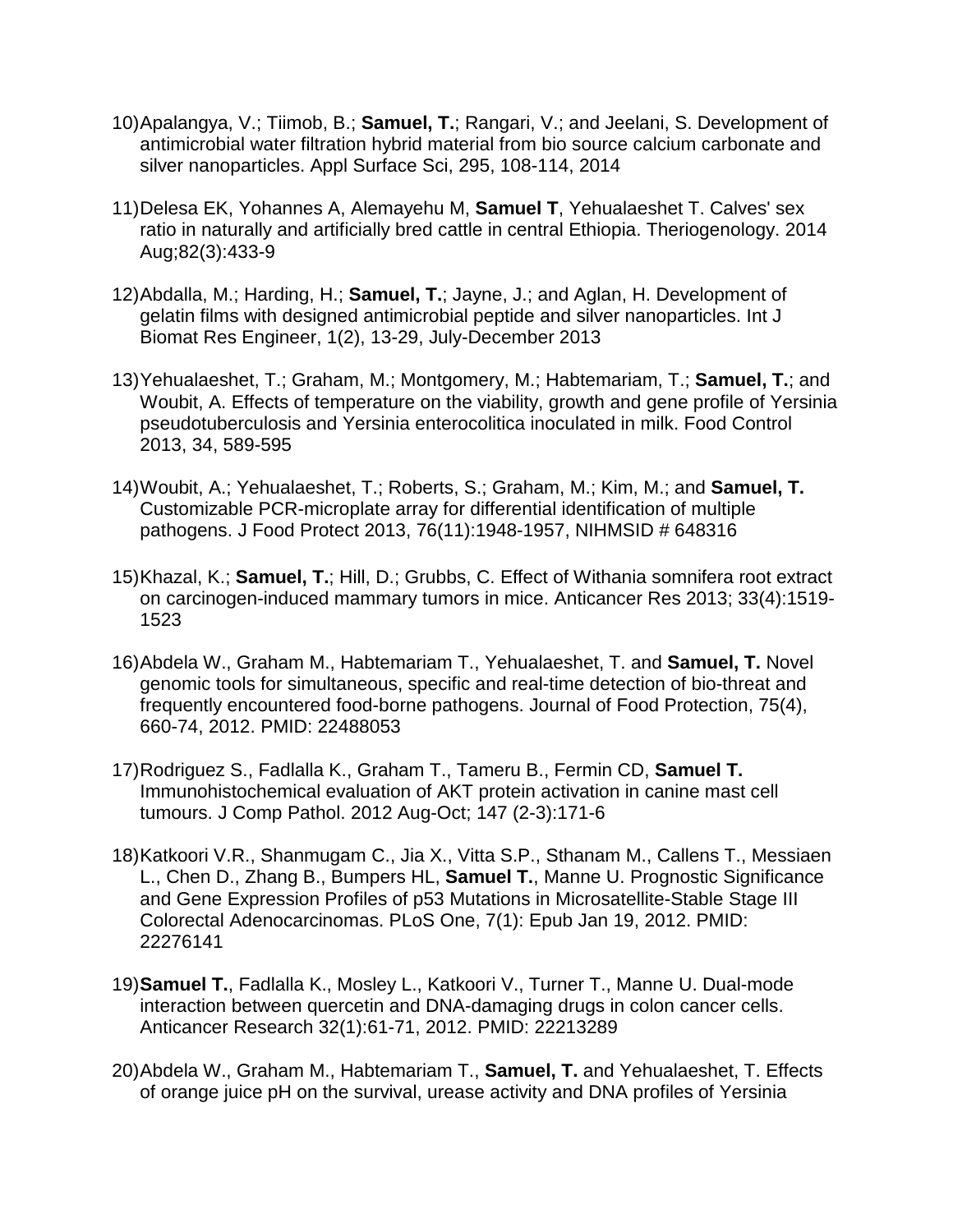enterocolitica and Yersinia pseudotuberculosis stored at 4 degree celcius. Journal of Food Safety, 31(4):487-496, 2011

- 21)Fadlalla, K., Watson, A., Yehualaeshet, T. E., Turner, T., **Samuel, T.** Ruta graveolens extract induces DNA damage pathways and blocks Akt activation to inhibit cancer cell proliferation and survival. Anticancer Res, 31: (1) 233-241, 2011. PMCID: PMC3124362
- 22)**Samuel, T.,** Fadlalla, K., Turner, T., Yehualaeshet, T. E. The flavonoid quercetin transiently inhibits the activity of taxol and nocodazole through interference with the cell cycle. Nutrition & Cancer 62: 1025-1035, 2010. PMCID: [PMC3021775](http://www.pubmedcentral.gov/articlerender.fcgi?tool=nihms&artid=3021775)
- 23)Garrison, J. B., **Samuel, T.**, Reed, J. C.TRAF2-binding BIR1 domain of c-IAP2//MALT1 fusion protein is essential for activation of NF-[kappa]B. Oncogene 28: 1584–1593, 2009

## **REVIEWS**:

- 1) Bovell, L.C.; Putcha, B.D.K.; **Samuel, T.;** Manne, U. Clinical Implications of microRNAs in cancer. Biotechnic Histochem. 2013, 88(7):388-96. PMCID: PMC23647010
- 2) Gales, D.; Clark, C.; Manne, U.; **Samuel, T.** The role of CXCL8 in carcinogenesis and drug response. ISRN Oncology, Oct 9; 2013:859154. PMCID: PMC3810054.
- 3) Williams, A.; Crawford, L.; Tiwari, A.; Samuel, T.; and Wirtu, G. Lipid metabolism in mammary neoplasia and potential therapeutic targets. VRI Cell Signaling, 1(2), 2013

## **BOOK CHAPTER**:

Upender Manne, Balananda-Dhurjati Kumar Putcha, **Temesgen Samuel**, Sudhir Srivastava. Prognostic and Predictive Biomarkers: Colorectal Cancer. Book Chapter, 2015.

## **PRESENTATIONS:**

- 1) Gales, Dominique, Clayton Yates, and **Temesgen Samuel**. "Cytokine Response of Stromal Cell to Prostate Cancer Chemotherapeutics." Presentation at AACR Annual Meeting, April 2016, New Orleans, LA, USA
- 2) Rupak Chowdhury, Sonni A. Miller, Dominique Gales, Jason White, Upender Manne and **Temesgen Samuel**. Co-treatment of metastasis-derived colon cancer cells with bromoethyl indole (BEI) enhances camptothesin- or TNFa-induced cell death. AACR annual meeting April 2016, New Orleans, LA, USA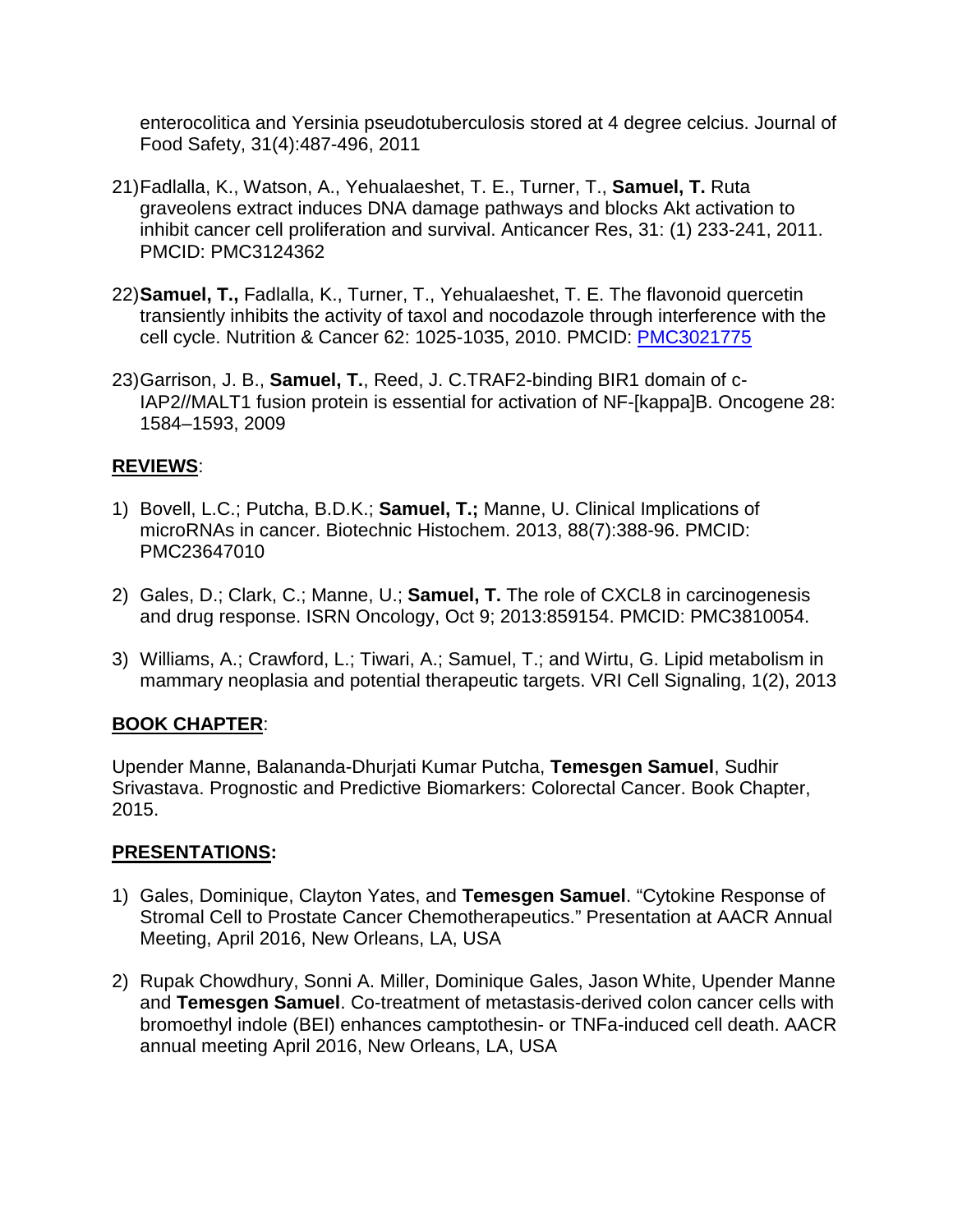- 3) Diane Render, Vijaya Rangari, **Temesgen Samuel**, Madan Vig, Jay Ramapuram, Kastui Pawar, and Shaik Jeelani. Preparation and Evaluation of 5-Fluorouracil Drug Delivery System with Calcium Carbonate Nanoparticles, 23rd National Science Foundation Experimental Program to Stimulate Competitive Research (EPSCoR) Conference, Nashville, TN. November 3-7, 2013 Poster, National competition first place winner
- 4) **Temesgen Samuel**, Khalda Fadlalla, Ramy Elgendy, Balandana Dhorjati Kumar Putcha, James Posey and Upender Manne. Differential Activation Of NF-kB Signaling and CXCL8 Secretion in Colon Cancer Cells Treatd With Chemotherapeutic Drugs. AACR-NCI-EORTC international conference on molecular targets and cancer therapeutics, Oct. 19-23, 2013, Hynes Convention Center, Boston, MA, poster and Abstract #B70
- 5) Jadhav, T.; Chen, D.; Putcha, B.D.K.; **Samuel, T.**; Posey, J.; Heslin, M.J.; Manne, U. Distinct gene expression profile of recurrent Stage II colorectal cancers in African American and Caucasian American Patients (AACR, 2013; Abstract #4031)
- 6) Trebelhorn, C.H.; Dennis, J.C.; **Samuel, T.**; Pondugula, S.; Coleman, E.; Morrison, E.; Mahmoud, M. Stearidonic acid, an omega-3 fatty acid, inhibits human prostate cancer cell viability. National Veterinary Scholars Symposium, Denver, CO, USA, August 2-5, 2012, poster
- 7) Patterson, Z.; Fadlalla, K.; Benjamin, S.; Yehualaeshet, T.; Turner, T.; Manne, U.; **Samuel, T.** The activity of indole-derivative compounds on colon cancer cells. 13th Annual Biomedical Research Symposium, College of Veterinary Medicine, Nursing and Allied Health, Tuskegee University, Tuskegee, AL, September 20-21, 2012, poster
- 8) Benjamin, S.; Fadlalla, K.; Patterson, Z.; Yehaulashet, T.; **Samuel, T.**; Anti-microbial activities of indole-3-carbinol and related compounds. 13th Annual Biomedical Research Symposium, College of Veterinary Medicine, Nursing and Allied Health, Tuskegee University, Tuskegee, AL, September 20-21, 2012, poster
- 9) Apalangya, V.; Fadlalla, K.; **Samuel, T.**; Rangari, V.; Shaik, J. Hydroxyapatite composite nanofibers for tissue engineering. 13th Annual Biomedical Research Symposium, College of Veterinary Medicine, Nursing and Allied Health, Tuskegee University, Tuskegee, AL, September 20-21, 2012, poster
- 10)Graham, M.; **Samuel, T.**; Cole, A.; Collay, A.; Stephen D.; Yehualaeshet, T. Development of a standardized molecular beacon real-time PCR assay for the specific detection of Listeria monocytogenes and Salmonella typhimurium. 13th Annual Biomedical Research Symposium, College of Veterinary Medicine, Nursing and Allied Health, Tuskegee University, Tuskegee, AL, September 20-21, 2012, poster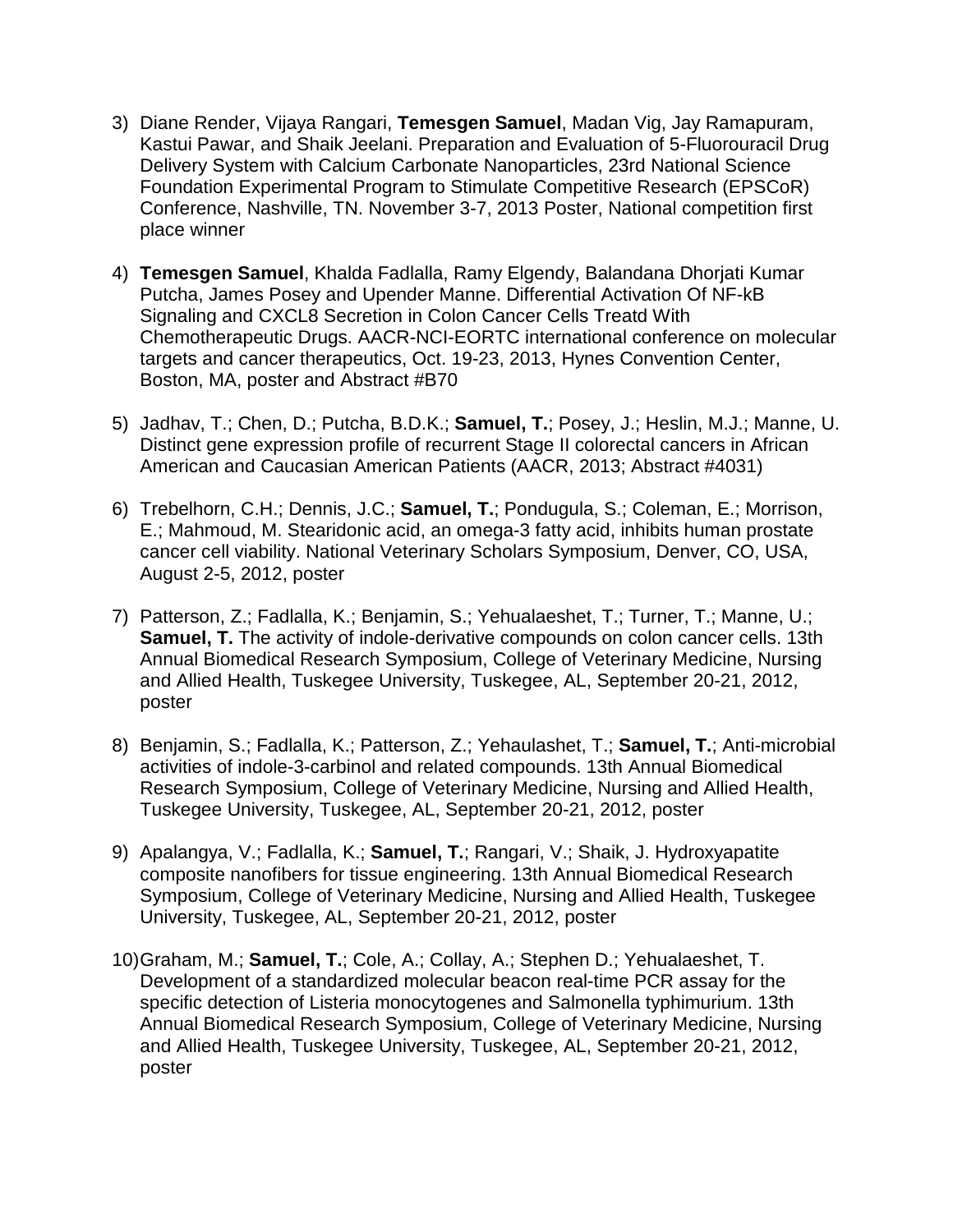- 11)Infante, K. D.; Jaynes, J.; **Samuel, T.**, Graham, M.; Yehualaeshet, T. In vitro bactericidal activities of lytic peptides against Staphylococcus aureus and Staphylococcus warneri. 13th Annual Biomedical Research Symposium, College of Veterinary Medicine, Nursing and Allied Health, Tuskegee University, Tuskegee, AL, September 20-21, 2012, poster
- 12)**Samuel, T.**; Patterson, Z.; Fadlalla, K.; Putcha, B.D.K.; Posey, J.; Manne, U. The NF-kB–CXCL8 axis as a modifier of drug response in colon cancer cells. 15th Annual UAB Comprehensive Cancer Center Research Retreat, Birmingham, AL, October 29, 2012, poster
- 13)Lachundra Mosley, Khalda Fadlalla, Clayton Yates, Timothy Turner, and **Temesgen Samuel**. Modulation of miRNA Expression in Prostate Cancer Cells by the Dietary Flavonoid Quercetin. 2012 Emerging Researchers National (ERN) Conference in STEM, Atlanta, GA, February 23-25 2012
- 14)Lachundra Mosley, Khalda Fadlalla, Clayton Yates, Timothy Turner, and **Temesgen Samuel**. Modulation of miRNA Expression in Prostate Cancer Cells by the Dietary Flavonoid Quercetin. 69th Joint Annual Meeting of National Institute of Science (NIS) and Beta-Kappa-Xi (BKX), Nashville, Tennessee, March 21-25, 2012. 1st place winner in graduate oral presentation
- 15)Khalda Fadlalla, Venkat Katkoori, Kamel Khazal, Timothy Turner, Upender Manne and **Temesgen Samuel**. Co-treatment of cancer cells with DNA damaging drugs and quercetin suppresses cell growth independent of p21 and Bax induction. Proc Amer Assoc Cancer Res, Volume 52, 2012, Chicago March 31-April 4, 2012. Poster presentation, Abstract #4664
- 16)Lachundra Mosley, Khalda Fadlalla, Clayton Yates, Timothy Turner, and **Temesgen Samuel**. Modulation of miRNA Expression in Prostate Cancer Cells by the Dietary Flavonoid Quercetin. AASD-STEM Conference, Auburn, AL, April 2, 2011 & March 31, 2012
- 17)Diane Render, Khalda Fadlalla, **Temesgen Samuel**, Vijaya Rangari. Bio-based Calcium Carbonate Nanoparticles for Drug Delivery, Louis Stokes Alliance for Minority Participation (LSAMP) Bridge to Doctorate (BD) Conference, Auburn University, Auburn, AL, April 15-16, 2012. Third Place winner in Biological Science **Category**
- 18)Watson, A., Fadlalla, K., Yehualaeshet, T., Salah W. and **Samuel, T.** Ruta graveolens extract inhibits cancer cell proliferation and induces DNA damage response (DDR). The 2009 AICR Annual Research Conference on Food, Nutrition, Physical Activity and Cancer. November 5-6, 2009, Washington, D.C., USA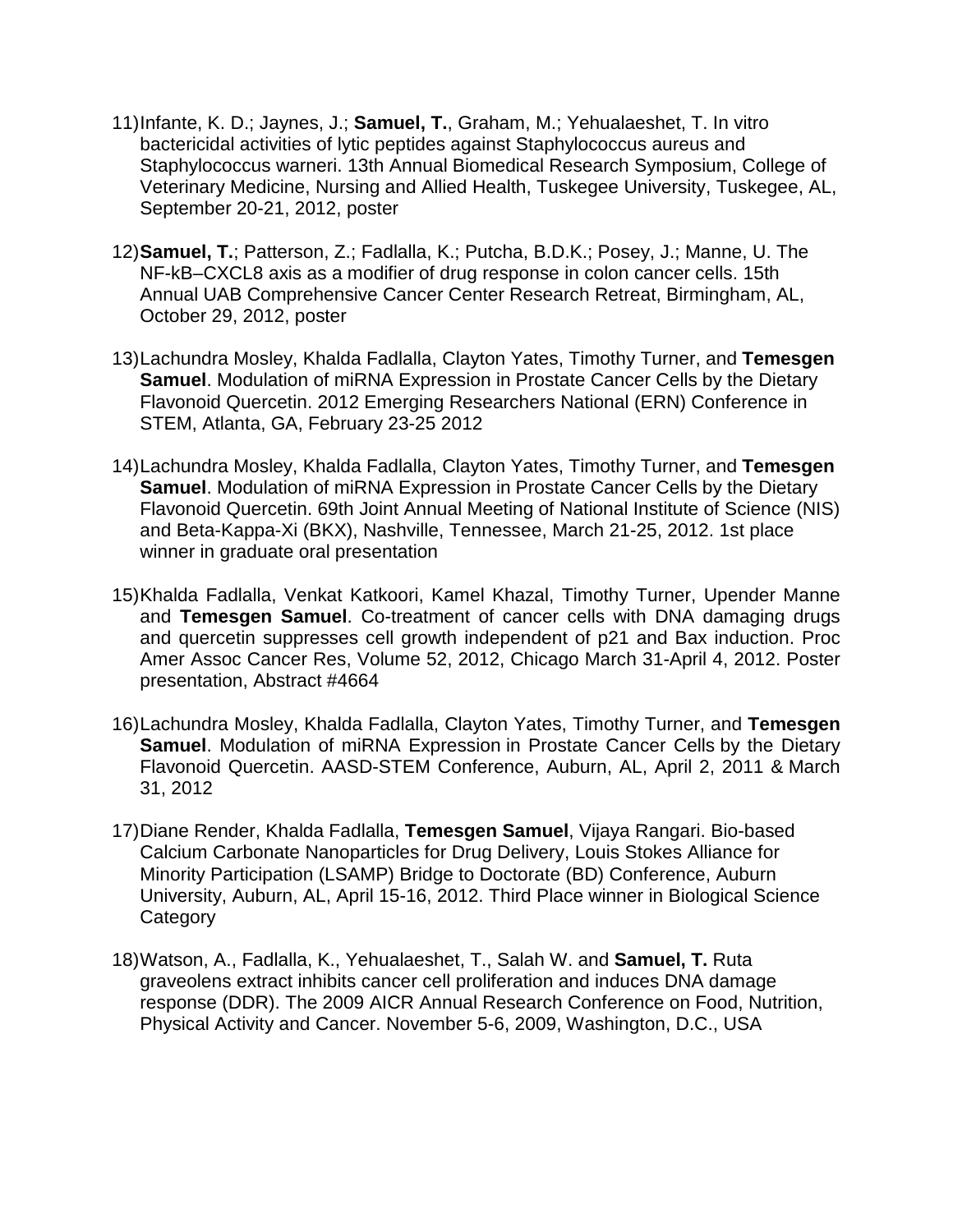- 19)**Temesgen Samuel**, Khalda Fadlalla, Timothy Turner and Teshome Yehualaeshet. The flavonoid quercetin interferes with the activity of antimicrotubule drugs. Proc Amer Assoc Cancer Res, Volume 50, 2010. Poster presentation, Abstract #2490.
- 20)**Temesgen Samuel**, Khalda Fadlalla, Teshome Yehualaeshet, Timothy Turner. Modulation of tumor suppressor gene DNA-methylation by quercetin and dietary indoles. Proc Amer Assoc Cancer Res, Volume 51, 2011. Poster presentation, Abstract #2005
- 21)Lachundra Mosley, Khalda Fadlalla, Clayton Yates, Timothy Turner, and **Temesgen Samuel**. The dietary flavonoid quercetin modulates miRNA expression in prostate cells. 8th National Prostate Cancer symposium, Clark Atlanta Universiy, Atalanta, March 18-20, 2012. Poster presentation
- 22)Khalda Fadlalla, Venkat Katkoori, Kamel Khazal, Timothy Turner, Upender Manne and **Temesgen Samuel**. Co-treatment of cancer cells with DNA damaging drugs and quercetin suppresses cell growth independent of p21 and Bax induction. Proc Amer Assoc Cancer Res, Volume 52, 2012, Chicago March 31-April 4, 2012. Poster presentation, Abstract #4664
- 23)Jordan Pollard, Teshome Yehualaeshet, Martha Graham, **Temesgen Samuel**, Woubit Abdela. Multilocus sequence alignment in the transcriptional analysis of potentially pathogenic genes of Yersinia ensuing pH treatment 2009. Poster presented to the 10th Annual Research Biomedical Symposium. Tuskegee **University**
- 24)Woubit Salah, Teshome Yehualaeshet and **Temesgen Samuel**. Simultaneous detection of multiple food safety threat agents using multiplex PCR and PCR based microarray approaches. Agents theme Fall 2009 meeting. National center for Food Protection and Defense, A Homeland Security Center of Excellence. University of Minnesota
- 25)Jordan Pollard, Teshome Yehualaeshet, Martha Graham, **Temesgen Samuel**, Berhanu Tameru and Woubit S. Abdela. Phylogenic position of F. tularensis subsp. mediasiatica within the F. tularensis subsp. tularensis clade based on the analysis of nine concatenated housekeeping genes. Poster presented to the 11th Annual Biomedical Research Symposium, September 2010

Gervais Edmond. Mohamed Abdulrahman, **Temesgen Samuel**, Martha Graham, Noriko Aoi, Woubit Abdela, Teshome Yehualaeshet. Investigation of Staphylococcus aureus in canine: identification and prevalence of methicillin resistance Staphylococcus aures (MRSA) 2010. Poster presented to the 45th Annual Veterinary Medical Symposium, Tuskegee University

26)Sircy Moore, Martha Graham, **Temesgen Samuel**, Marvin Edmond, Woubit S. Abdela, Teshome Yeualaeshet. Antimicrobial potential of Vegetable Homogenate to